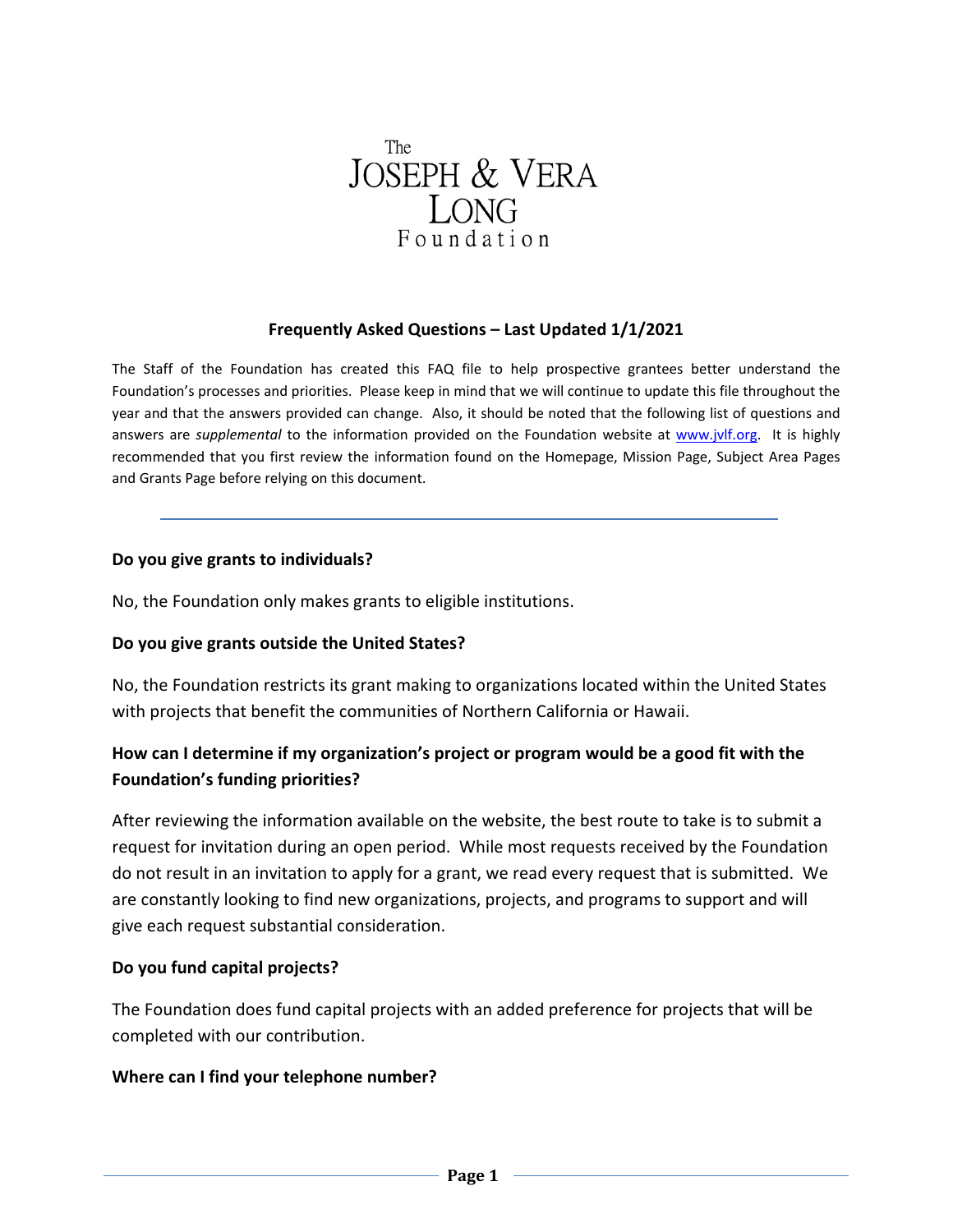We do not share this information on our website. If your organization is invited to apply for a grant, we will provide you with a phone number. However, since our small office deals with hundreds of different organizations each year, our preference is to use email communication whenever possible.

# **Do you give grants for general operating support?**

The Foundation prefers to make grants for time-limited projects or annual programs. While we no longer allow applications for general operating support, there are some occasions when the Foundation chooses to not fund a project or program and elects instead to provide operating support.

## **How often can I apply for a grant?**

To consider as many different organizations as possible, the Foundation limits any organization to a single Request for Invitation each calendar year. There are some cases where different departments of a larger institution may submit different requests within the same year, but this is not common and limited to larger not-for-profit entities such as a University.

## **Does your staff conduct site visits?**

Yes. While we enjoy the opportunity to visit grantees, it is not a requirement for an application or grant. In most cases, we look for mutually convenient times when we can witness how grants have made a difference and learn more about your organization.

## **How much should we apply for?**

We prefer that you determine what your needs are and within your application, explain how the Foundation's contribution will enable your project to be successful along with your other funding sources. In most cases, larger amounts are reserved for grantees with an established record for performance. So, if you have not received a grant from this Foundation before, you should request a lower amount.

# **What types of information do you require for reports/evaluations?**

The Foundation does not wish to create additional work for our grantees. Rather, we prefer that you provide information that you are already tracking for your internal purposes.

# **I researched some of the past grants made by your Foundation and several fall outside your primary funding guidelines. Can I apply for something similar?**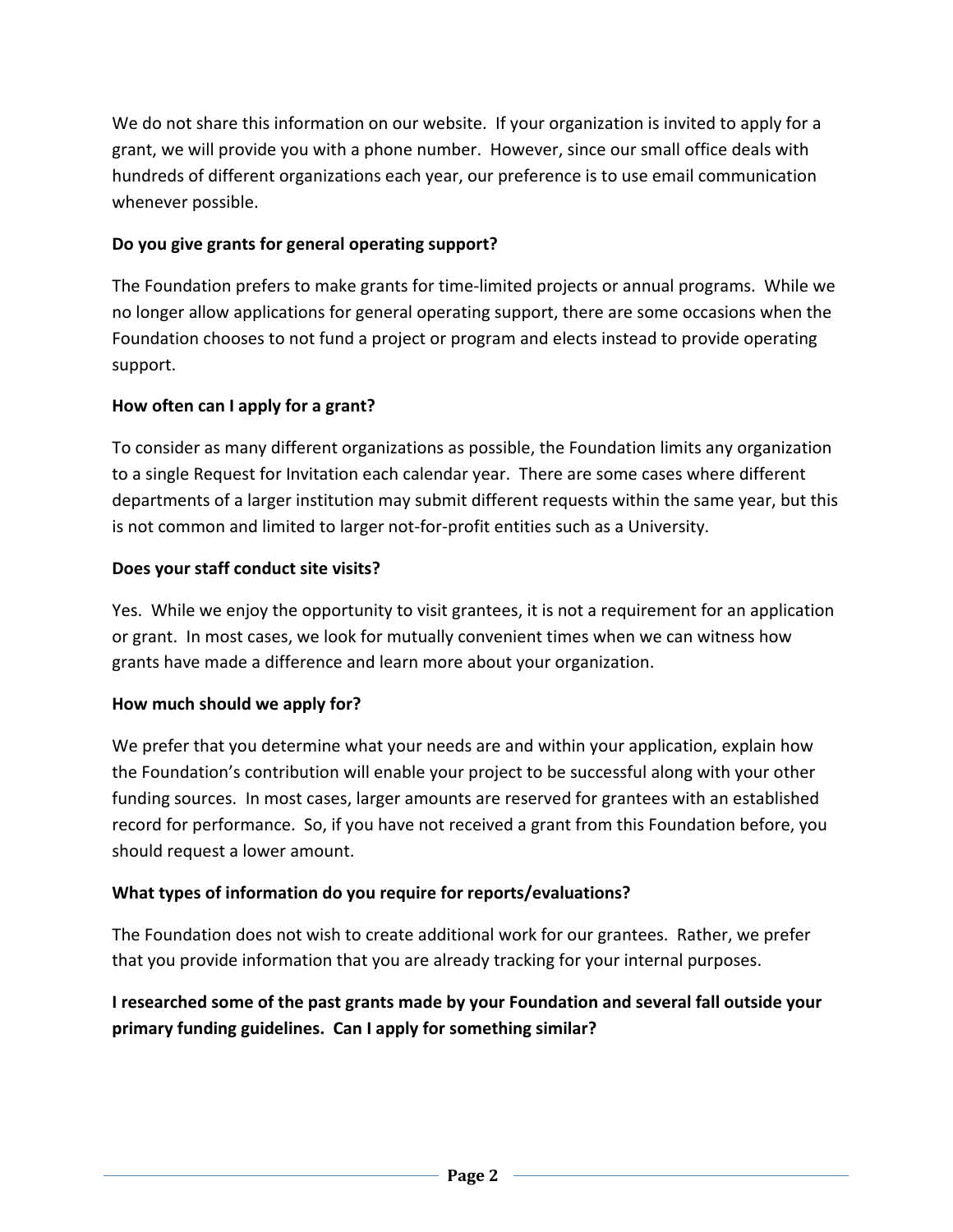Like many other Foundations, our Foundation has evolved our grant making over time and no longer support many of the causes and communities that we once did. In other cases, the board has chosen to make a discretionary grant for which no application is possible.

## **Can I arrange a time to meet with Foundation staff to present my organization's work to you?**

While we enjoy learning about new organizations, our RFI process is designed to provide a fair and efficient way for prospective grantees to inform the Foundation of their work. Please follow the process as described on the website.

## **How can we get feedback on our request that did not lead to an invitation?**

The Foundation does not regularly provide specific feedback on every request that is submitted. If your organization has made several requests without receiving an invitation, we would encourage you to look closely at our guidelines before submitting another request. In some cases, a request that leads to an invitation in one period does not lead to an invitation in another. It comes down to the quality and quantity of the group of requests received in each cycle… something that we cannot predict. Please keep in mind that the request process is very simple and, while we hope that prospective grantees will be thoughtful when they make a request, we would like to minimize any time spent which does not directly lead to a full grant being considered.

# **Why doesn't the Foundation let prospective grantees know that their request was turned down?**

Each grant cycle, we are privileged to receive many more requests than we can realistically consider for a full grant application. While we would like to follow up with each prospective grantee, we do not view every request that does not lead to an invitation as being 'turned down' or 'rejected'. Again, it comes back to the competitive nature of our process. There often is not a specific reason why a request was not selected unless the guidelines have not been followed. However, there is almost always a reason why some requests do get selected over the rest. This can be innovativeness, leverage, timing, broad impact, etc. We are conscious about trying to support different organizations, but at the same time, we enjoy working with past grantees to build a relationship over time. The best advice that we can give is to submit a request, make sure that it complies with our guidelines, and see what happens.

# **When is the best time to submit a request, relative to the starting point of our project?**

The Foundation prefers to make grants that are prospective. Since the time from the beginning of the open period to the date that checks are issued is not short, we recommend that you look